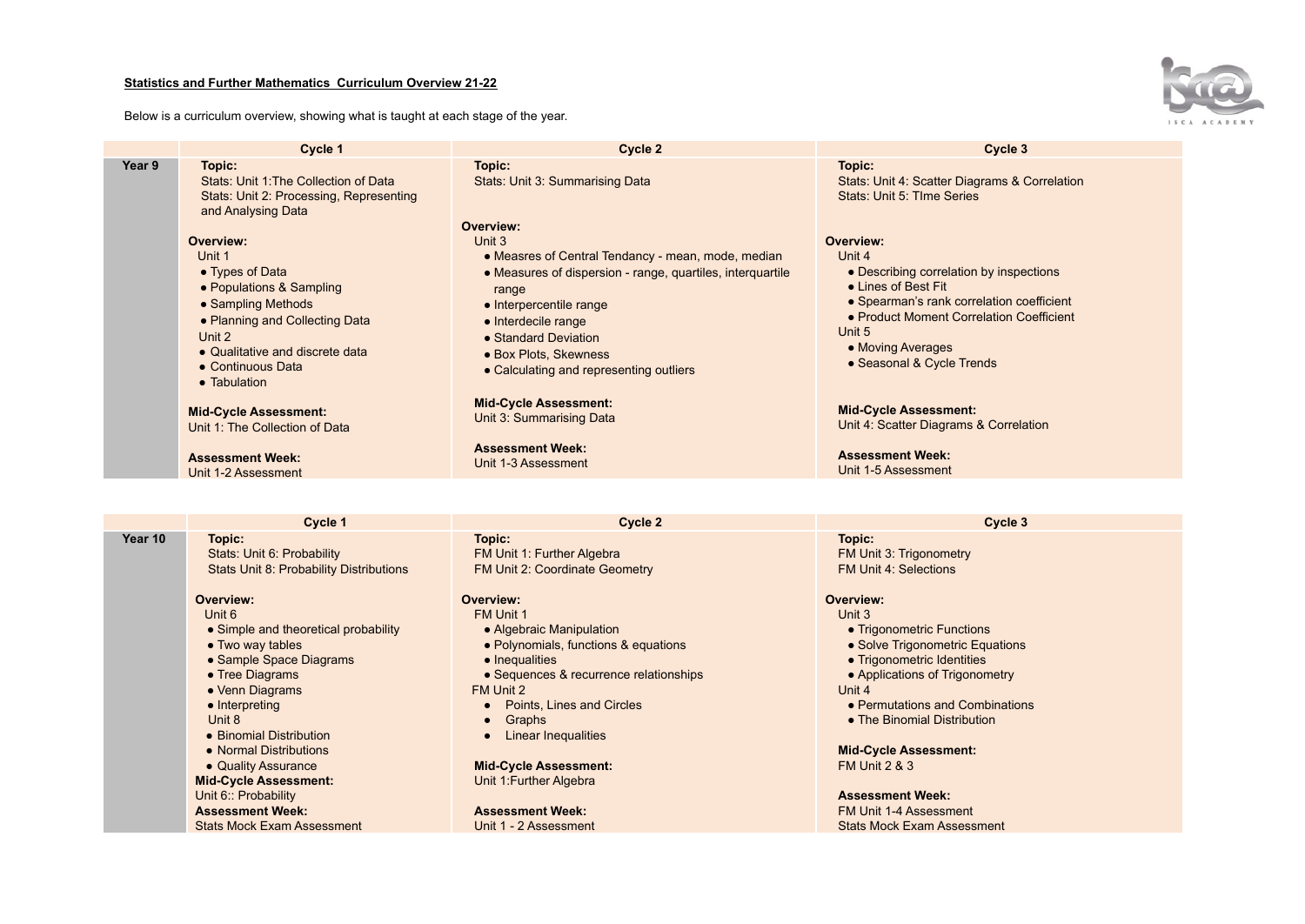

|         | Cycle 1                                                                                                                                                    | Cycle 2                                                                                                                                                                                                                                                                                                                                                                 | Cycle 3                                                                                                                                                                                                                                                         |
|---------|------------------------------------------------------------------------------------------------------------------------------------------------------------|-------------------------------------------------------------------------------------------------------------------------------------------------------------------------------------------------------------------------------------------------------------------------------------------------------------------------------------------------------------------------|-----------------------------------------------------------------------------------------------------------------------------------------------------------------------------------------------------------------------------------------------------------------|
| Year 11 | Topic:<br>FM Unit 5: Powers and Iteration<br>FM Unit 6: Calculus                                                                                           | Topic:<br>Stats Revision: Unit 1 - 3<br>Stats Revision: Unit 4-6                                                                                                                                                                                                                                                                                                        | <b>Topic</b><br>FM Revision: Unit 1-6                                                                                                                                                                                                                           |
|         | Overview:<br>Unit 5<br>• Exponentials and Logarithms<br>• Numerical Methods<br>Unit 6<br>• Differentiation<br>• Integration<br>• Application to Kinematics | Overview:<br><b>Stats Revision</b><br>Stats: Unit 1: The Collection of Data<br>Stats: Unit 2: Processing, Representing and Analysing<br>Data<br>Stats: Unit 3: Summarising Data<br><b>Stats Revision</b><br>Stats: Unit 4: Scatter Diagrams & Correlation<br>Stats: Unit 5: TIme Series<br>Stats: Unit 6: Probability<br><b>Stats Unit 8: Probability Distributions</b> | <b>Overview</b><br>FM Unit 1: Further Algebra<br>FM Unit 2: Coordinate Geometry<br>FM Unit 3: Trigonometry<br><b>FM Unit 4: Selections</b><br>FM Unit 5: Powers and Iteration<br>FM Unit 6: Calculus<br><b>Assessment Week:</b><br><b>Stats Exam</b><br>FM Exam |
|         | <b>Mid-Cycle Assessment:</b><br>Unit 5: Powers & Iteration                                                                                                 | <b>Mid-Cycle Assessment:</b><br><b>Revision Past Paper</b>                                                                                                                                                                                                                                                                                                              |                                                                                                                                                                                                                                                                 |
|         | <b>Assessment Week:</b><br><b>Stats Mock Exam</b><br>FM Mock Exam                                                                                          | <b>Assessment Week:</b><br><b>Stats Mock Exam</b><br><b>FM Mock Exam</b>                                                                                                                                                                                                                                                                                                |                                                                                                                                                                                                                                                                 |